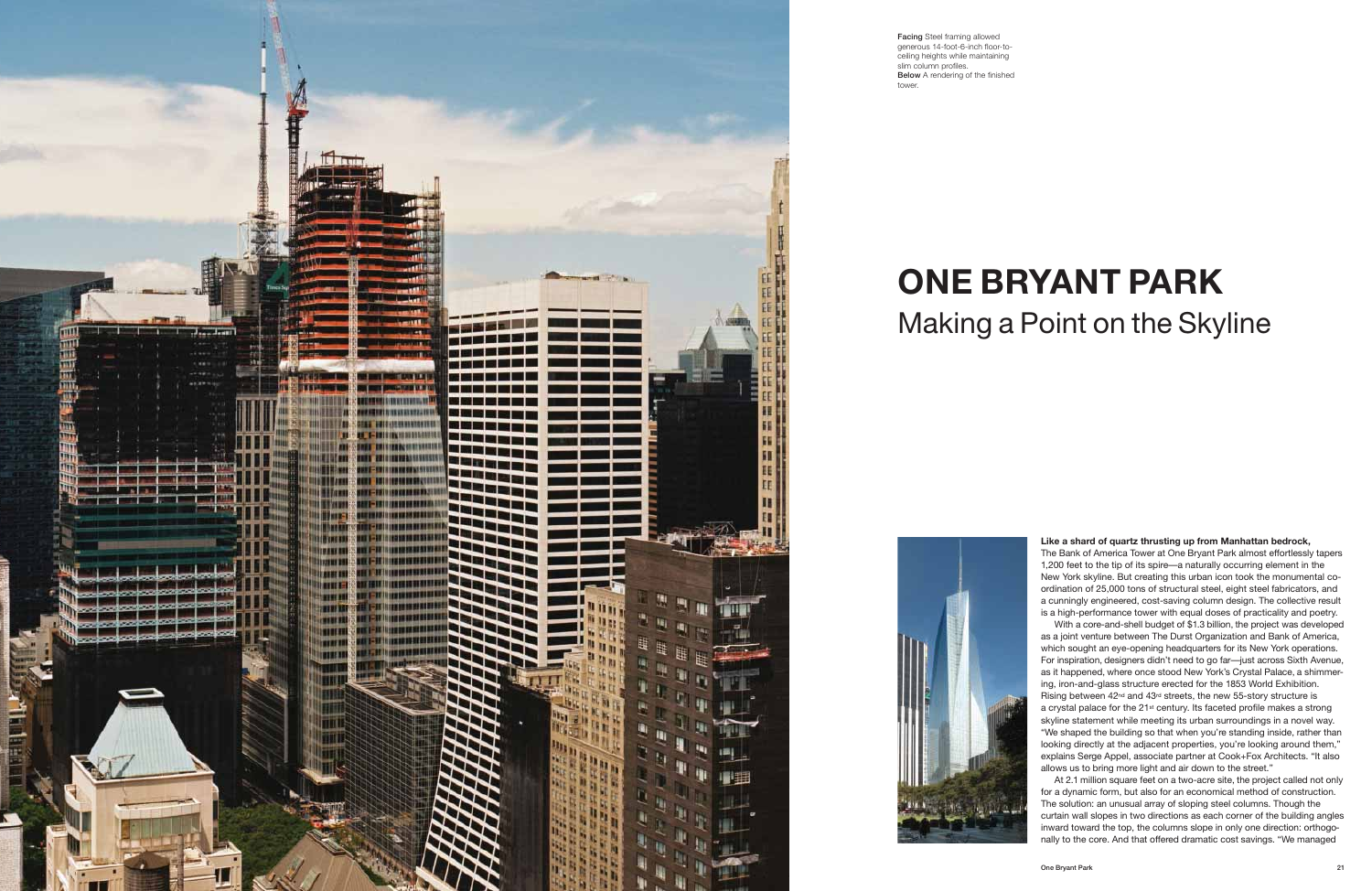This page: © Severud Associates; previous rendering © Cook + Fox Architects, LLP

 $\odot$ 

두

**22 Metals in Construction** Spring 2008

Previous and this page: © Bernstein Associates Photographers









**Above, left, and facing** Framed in structural steel, Henry Miller's Theater, in the base of One Bryant Park, offers approximately 1,000 seats.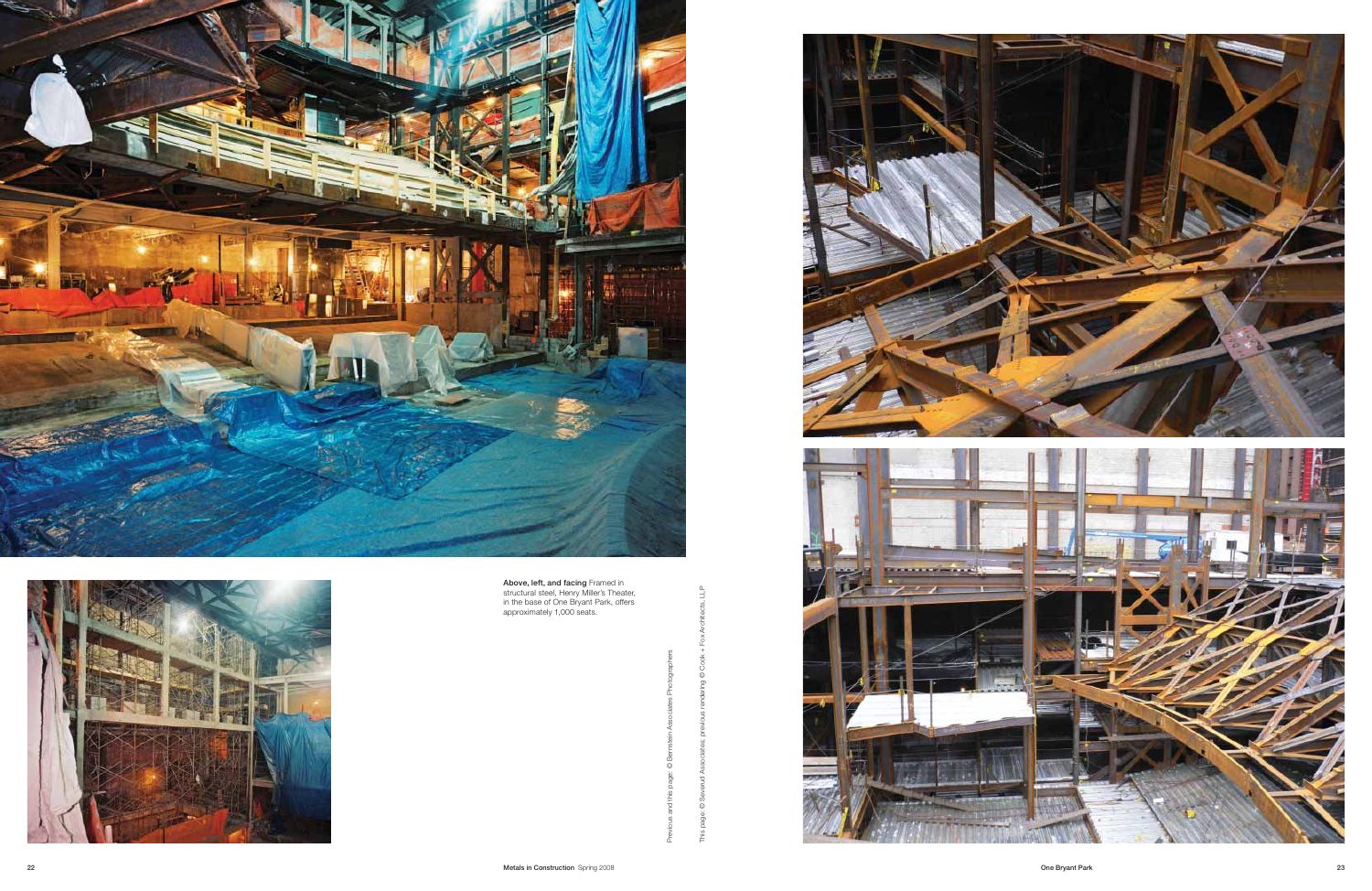



to find the structural system which achieved what we were looking for architecturally with a minimal increase in costs," Appel says. All the same, exterior columns, which are spaced 20 feet on center, begin sloping at different elevations, meaning that few floors in the structure are exactly alike. Moreover, where lateral loads build up due to the offset columns, floor framing needed to transfer the resulting loads to the core.

Constructing this system demanded further ingenuity. The owner's choice of concrete walls around stairs and elevators, plus the need for a heavy core stiffness due to the building's height, led engineers initially to study concrete. Partly due to concerns that a concrete structure could not be built quickly enough and because of steel's greater facility with the site's extensive subsurface infrastructure, the design team settled on a composite structure with a steel frame and concrete shear walls at the core.

Columns are predominantly wide-flange sections of ASTM A992 Grade 50, with other rolled steel members of A572 Grade 50. Larger, roughly 24-by-24-inch box sections take heavier loads at the tower's base, sized to match equivalent cover-plated W14x730 columns. At street level, this stoutly framed base helps bring light into the airy "urban garden room" located at 43rd Street and Sixth Avenue, designed as a free-flowing extension of Bryant Park. In addition, a public, through-block tunnel, approximately 30 feet square, allows passage between 42<sup>nd</sup> and 43<sup>rd</sup> streets. The structural system switches modes at the roof level, where screen walls are cantilevered with a structure built up from 10x8 HSS and 8x8 HSS sections of ASTM A500 Grade B steel. This structure was

**Facing** A tower crane lifts a load of steel members. **Above** More framing for Henry Miller's Theater. **Right top** Horizontal bracing delivers lateral loads from sloped columns to the core. **Right bottom** A truss transfers column loads to a shear wall below.